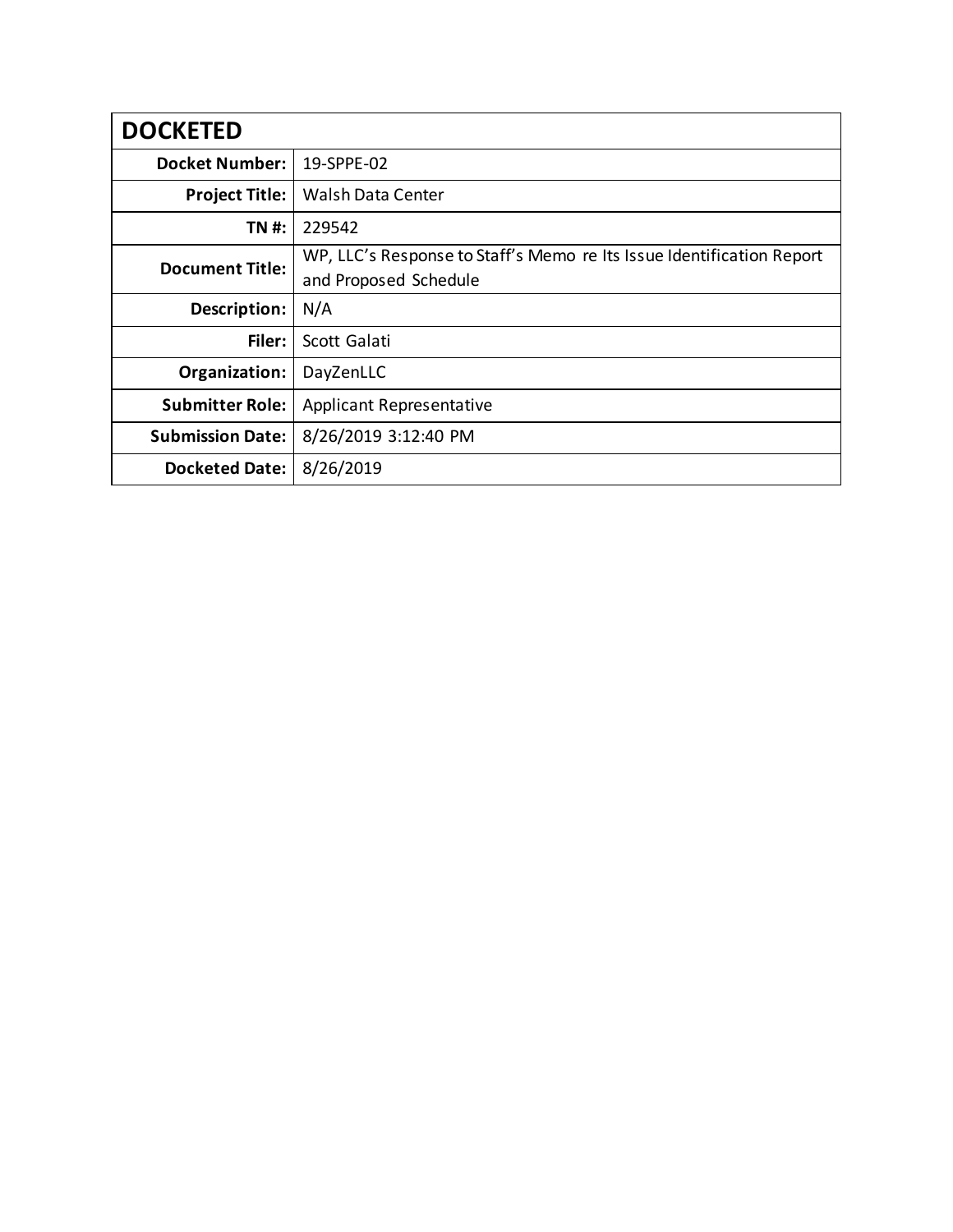Scott A. Galati **DAYZEN LLC** 1720 Park Place Drive Carmichael, CA 95608 (916) 441-6574

## STATE OF CALIFORNIA

## Energy Resources Conservation and Development Commission

| In the Matter of:                                                                                 | DOCKET NO: 19-SPPE-2                                                                                                                                          |
|---------------------------------------------------------------------------------------------------|---------------------------------------------------------------------------------------------------------------------------------------------------------------|
| Application For Small Power Plant<br>Exemption for the WALSH BACKUP<br><b>GENERATING FACILITY</b> | <b>651 WALSH PARTNERS, LLC'S RESPONSE TO STAFF'S</b><br><b>MEMORANDUM REGARDING ITS</b><br><b>ISSUE IDENTIFICATION REPORT</b><br><b>AND PROPOSED SCHEDULE</b> |

651 Walsh Partners, LLC (WP, LLC) in accordance with the Notice of Committee Conference and Related Orders (TN 229429), dated August 14, 2019, hereby files its response to Staff's Memorandum Regarding its Issue Identification Report and Proposed Schedule (TN 229507), dated August 22, 2019. In that Memorandum, Staff accurately described the status of the Walsh Backup Generating Facility (WBGF) Application for Small Power Plant Exemption (SPPE). Staff has recently docketed Data Request Set 1 and WP, LLC has provided its initial responses on August 26, 2019. Some of the data requests require additional studies that are underway but have not been completed. WP, LLC is working diligently on these studies, has provided partial responses where appropriate, and believes that Staff will have all that it needs to prepare its Initial Study/Mitigated Negative Declaration (IS/MND) shortly.

With respect to the schedule, we understand that Staff is not comfortable providing a schedule when it can produce the IS/MND without reviewing WP, LLC's data responses. However, WP, LLC believes that some of the detail requested in Data Request Set 1 goes beyond what is necessary to perform a legally defensible CEQA analysis. While WP, LLC has provided much of the detailed information to avoid filing objections with the Committee, WP, LLC urges Staff to consider the examples of